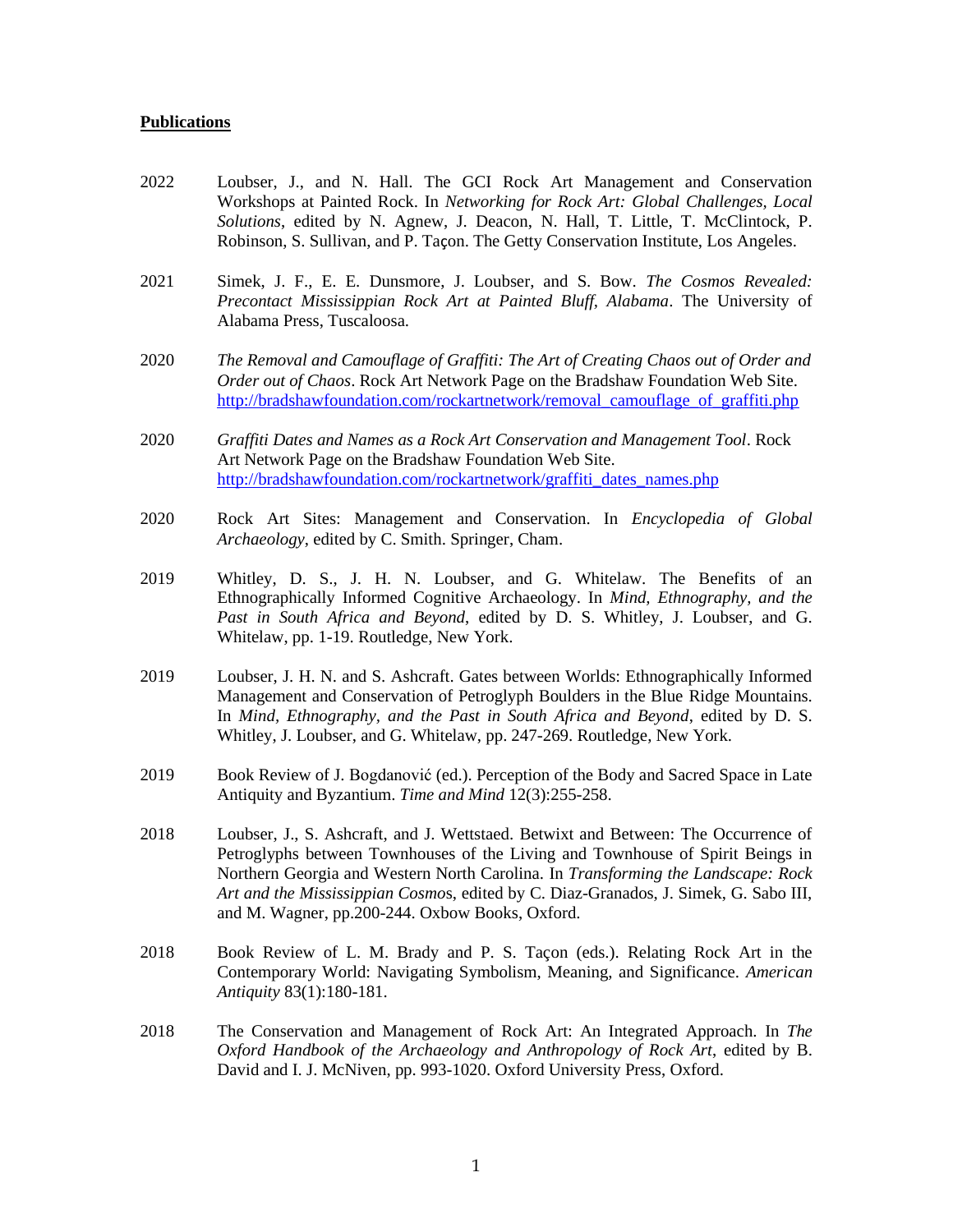- 2017 The Watson Petroglyph Complex as an Enduring Place in Southeastern Oregon, United States of America. *Journal of Arid Environments* 143:4-9.
- 2016 Book Review of C. Claassen. Beliefs and Rituals in Archaic Eastern North America: An Interpretive Guide. *Time and Mind* 9(3):276-283.
- 2016 Book Review of Mguni, S. Termites of the Gods: San Cosmology in Southern African Rock Art. *South African Archaeological Bulletin* 71(203):1-2.
- 2016 Book Review of Diaz-Granados, C., J. R. Duncan, and F. K. Reilly (eds.) Picture Cave: Unraveling the Mysteries of the Mississippian Cosmos. *Southeastern Archaeology* 35(2):173-174.
- 2016 Book Review of T. McCleary. Crow Indian Rock Art: Indigenous Perspectives and Interpretations. *Current Anthropology* 57(3):383-385.
- 2016 Book Review of Ö. Harmanşah (ed.). Of Rocks and Water: Towards an Archaeology of Place. *Time and Mind* 9(1): 78-82.
- 2015 Book Review of T. Darvill and A. P. Batarda (eds.). 2014. Open-Air Rock Art Conservation and Management: State of the Art and Future Perspectives. *La Pintura* November: 12-21.
- 2015 Book Review of R. Bartlett. 2013. Why can the Dead do Such Great Things?: Saints and Worshippers from the Martyrs to the Reformation. *Time and Mind* 8(3):321-325.
- 2015 Book Review of A. M. Wright. 2014. Religion on the Rocks: Hohokam Rock Art, Ritual Practice, and Social Transformation. *Journal of Anthropological Research* (7):293-294.
- 2015 Book Review of M. Berman. Sacred Mountains: Stories of the Mystic Mountains. *Time and Mind* 8(2):220-223.
- 2014 Book Review of L. Feldt (ed.). Wilderness in Mythology and Religion: Approaching Religious Spatialities, Cosmologies, and Ideas of Wild Nature. *Time and Mind* 7(4):391-412.
- 2014 Lewis-Williams, J. D. and Loubser, J. H. N. Bridging Realms: Towards Ethnographically Informed Methods to Identify Religious and Artistic Practices in Different Settings. *Time and Mind* 7(2):109-139.
- 2014 The State of Rock Art Management and Conservation in North America. In *Conservation and Management of the World's Petroglyph Sites*, edited by Jiyeon Kim, pp.91-108. Hollym, Seoul.
- 2014 Recent Recording of Two Petroglyph Locales: Hiwassee Rock 5 and the Warren Rock Shelter. *LAMAR Institute Publication Series*, Report Number 186. The LAMAR Institute, Inc., Savannah.
- 2014 Rock Art Sites: Management and Conservation. In *Encyclopedia of Global Archaeology*, edited by C. Smith, pp. 6357-6362. Springer: New York.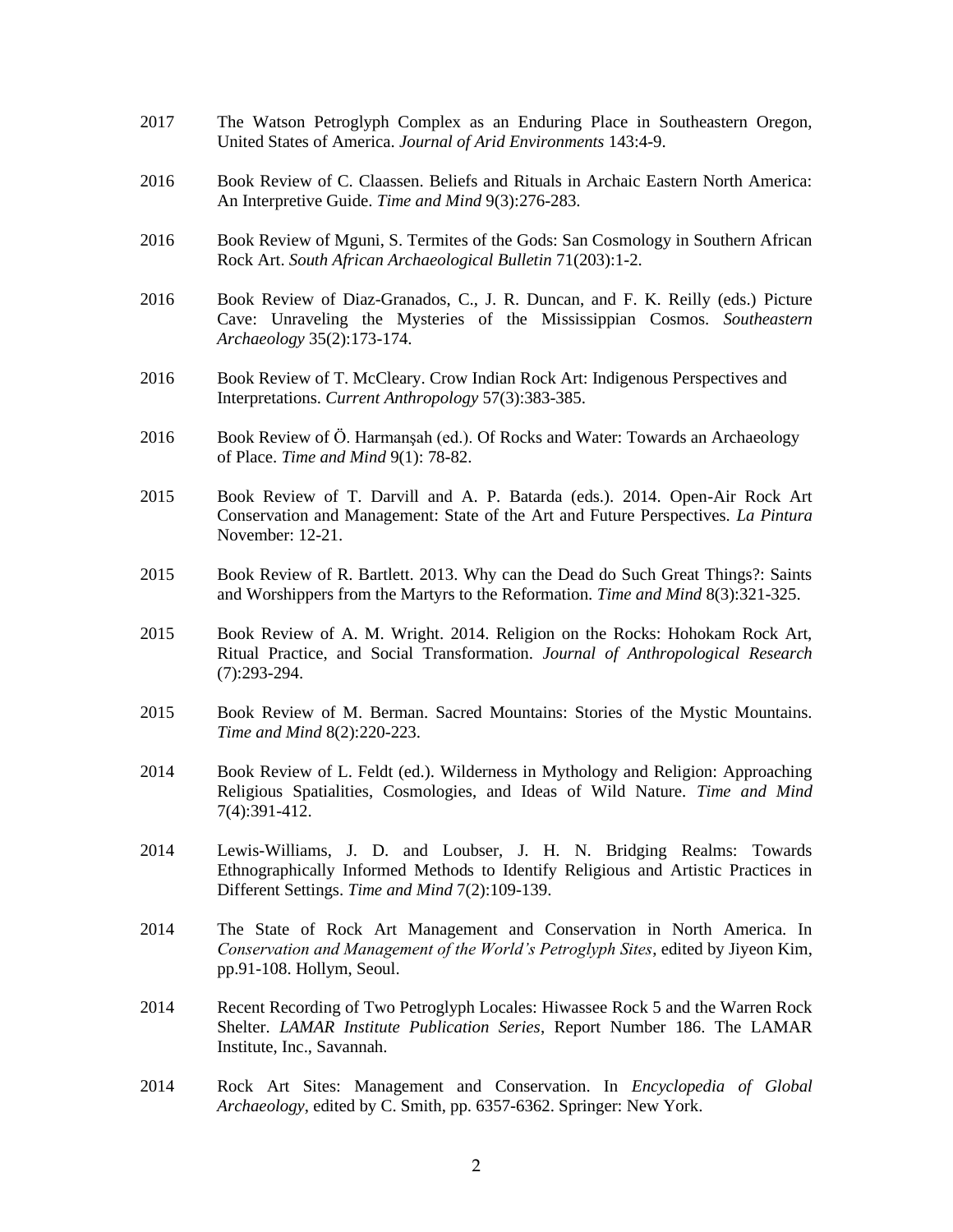- 2013 The Ritual and Socio-Economic Contexts of Petroglyph Boulders in the Southeastern United States. In *Art as a Source of History*, edited by E. Anati, pp.83-93.Centro Camuno di Studi Preistorici, Capo di Ponte.
- 2013 Huang, J., R. Mark, and J. Loubser. Archaeological Investigations and Experimentation with iPad Technology in Petroglyph Documentation at the Watson Site, Southeastern Oregon. *American Indian Rock Art* 39:153-161.
- 2013 A Holistic and Comparative Approach to Rock Art. *Time and Mind* 6(10):29-36.
- 2012 Challis, S., J. D. Lewis-Williams, J. H. N. Loubser, and D. G. Pearce. Spatial Distribution of Rock Art Sites in Didima Gorge, South Africa. *American Antiquity* 77(4):808-812.
- 2012 Loubser, J. and R. Rechtman. Dark Hill of Omens, Hill of Seeking: Ethnography of Place and Petroglyphs in Hawaii. *Time and Mind* 5(3):265-278.
- 2011 Book Review of T. Charles. 2010. Discovering South Carolina's Rock Art. *South Carolina Antiquities* 43:85-87.
- 2011 Discussion of the Geologic and Climatic Environment: a Determining Role. In *Lascaux and Preservation Issues in Subterranean Environments: Proceedings of the International Symposium*, edited by N. Coye, pp. 184-185. Maison des sciences de l'homme, Paris.
- 2011 Book Review of J. Brauch, A. Lipphardt, and A. Nocke (eds) 2008. Jewish Topographies: Visions of Space, Traditions of Place. *Time and Mind* 4(2):227-232.
- 2011 Book Review of P. Mitchell and B. Smith (eds). 2009. The Eland's People: New Perspectives in the Rock Art of the Maloti-Drakensberg Bushmen, Essays in Memory of Patricia Vinnicombe. *Azania: Archaeological Research in Africa* 46 (1): 113-115.
- 2010 Layer by Layer: Precision and Accuracy in Rock Art Recording and Dating. In *Seeing and Knowing - Rock Art with and without Ethnography*, edited by G. Blundell, C. Chippindale, B. Smith pp. 149-167. Wits University Press, Gauteng.
- 2010 The Ball-Court Petroglyph Boulders at Jacana, South-Central Puerto Rico. *Cambridge Archaeological Journal* 20(3):323-344.
- 2010 Laughlin C. D. and J. Loubser. Neurognosis, the Development of Neural Models, and the Study of the Ancient Mind. *Time and Mind* 3(2):135-158.
- 2010 Prefigured in the Human Mind and Body: Toward an Ethnographically Informed Cognitive Archaeology of Metaphor and Religion. *Time and Mind* 3(2):183-212.
- 2010 Book Review of L. L. Loendorf. 2008. Thunder and Herds: Rock Art of the High Plains. *American Indian Culture and Research Journal* 34(3):171-174.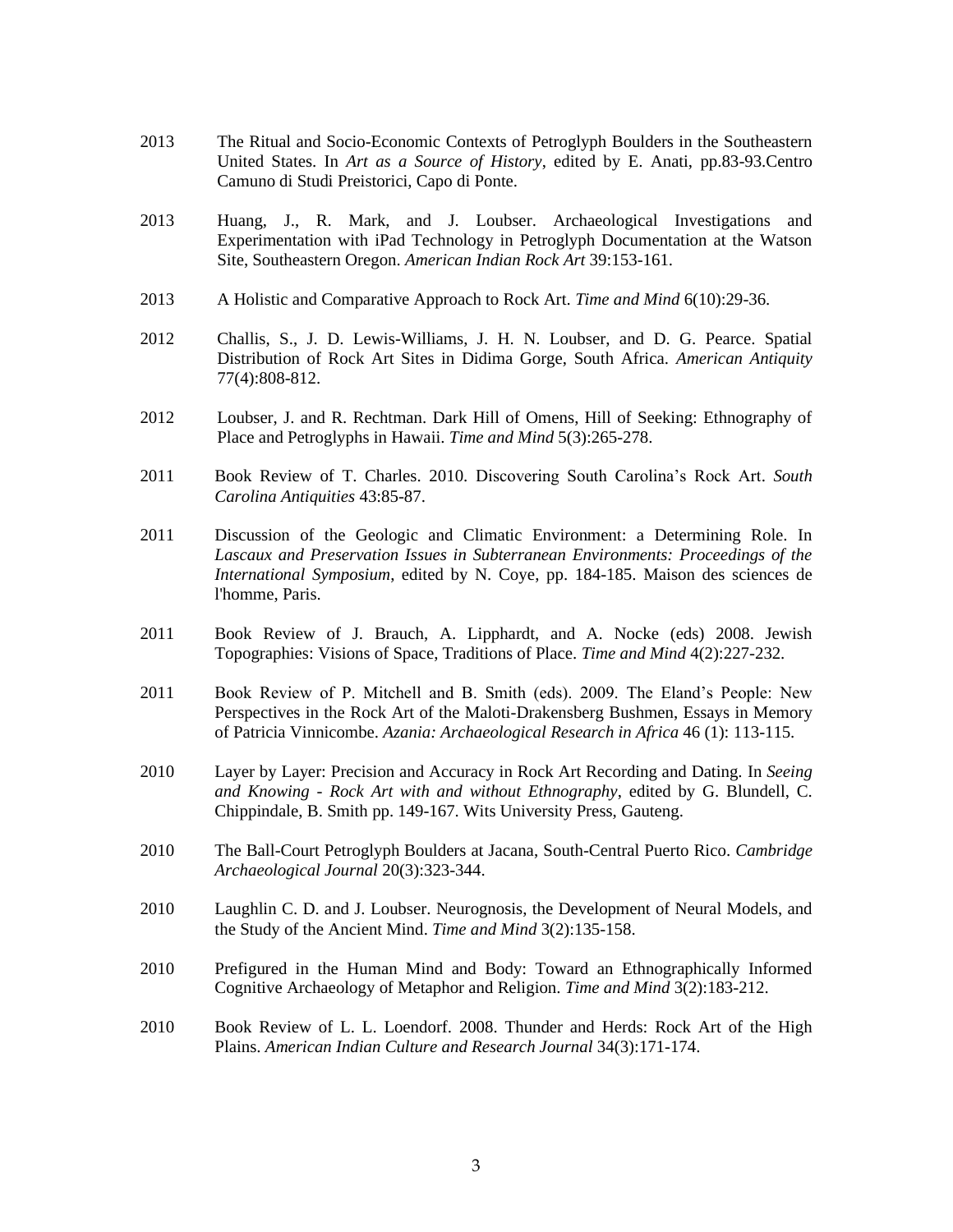- 2010 Loubser J. and D. Frink. An Archaeological and Ethnohistorical Appraisal of a Piled Stone Feature Complex in the Mountains of North Georgia. *Early Georgia* 38(1):29- 50.
- 2010 Poetschat G., J. D. Keyser, and J. H. N. Loubser. The Mill Creek Sites, Fremont National Forest, Lakeview, Oregon. In *Rock Art of the Oregon Country: Honoring the Lorings' Legacy*, edited by G. Poetschat and J. D. Keyser pp. 93-108. The Oregon Archaeological Society, Portland.
- 2009 The Archaeology of a Fishing Community in Hawai'i as seen Within an Ethnographically Informed Context. *Southern African Humanities* 21:1-40.
- 2009 From Boulder to Mountain and Back Again: Self-Similarity between Landscape and Mindscape in Cherokee Thought, Speech, and Action as expressed by the Judaculla Rock Petroglyphs. *Time and Mind* 2(3):287-312.
- 2009 Loubser J. and P. Allsworth-Jones. Caring for the Spirit Helpers: Recording, Graffiti Removal, Interpretation, and Management of the Warminster/Genus Rockshelter, Jamaica. In *Rock Art of the Caribbean*, edited by M. H. Hayward, L-G. Atkinson, and M. A. Cinquino pp.58-77. The University of Alabama Press, Tuscaloosa.
- 2009 Track Rock Gap in its Archaeological and Ethno-historic Setting. *Rock Art Research*  26(1):10-12.
- 2008 Book Review of A. Quinlan. 2007. Great Basin Rock Art: Archaeological Perspectives. *American Anthropologist* 110(4):527-528.
- 2008 Loubser J., S. Ashcraft, and S. Scott. The Tale of Two Sites: Context-Specific Conservation and Management Strategies. In *Set in Stone: A Binational Workshop on Petroglyph Management in the United States and Mexico: Workshop Proceedings*, compiled by J. Sanchez, A. Sanchez-Clark, and E. L. Abreu, pp. 20-30. Petroglyph National Monument National Park Service, Albuquerque.
- 2008 Discontinuities between Political Power and Religious Status: Mountains, Pools, and Dry Ones among Venda Chiefdoms of Southern Africa. In *Belief in the Past: Theoretical Approaches to the Archaeology of Religion*, edited by D. Whitley and K. Hays-Gilpin, pp.189-208. Left Coast Press, Walnut Creek.
- 2007 Book Review of E. Eastwood and C. Eastwood. 2006. Capturing the Spoor: An Exploration of Southern African Rock Art. *South African Archaeological Bulletin* 62(186):179-180.
- 2007 Loubser J. and P. Allsworth-Jones. *Visitor Guide Book to the Prehistoric Engravings of the Warminster/Genus Rock Shelter Complex.* Stratum Unlimited, Atlanta.
- 2007 Spontaneous Statements and Actions: Serendipitous Opportunities to Better Understand the Archaeological Record Working with Direct Descendants. *The SAA Archaeological Record* 7:19-22.
- 2006 Whitley D., J. Simon, and J. Loubser. The Carrizo Collapse: Art and Politics in the Past. In *A Festschrift Honoring the Contributions of California Archaeologist Jay von*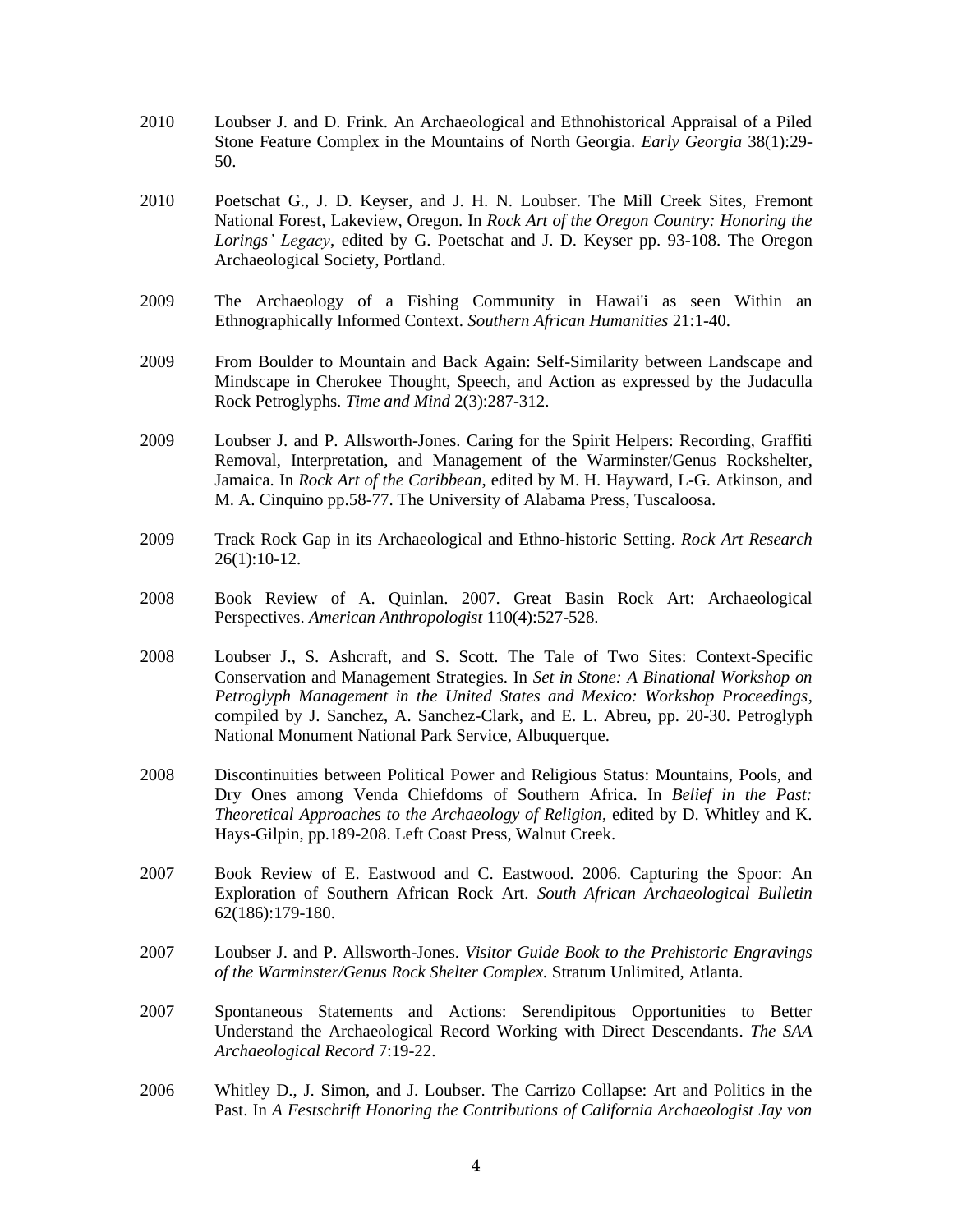*Werlhof*, edited by R. Kaldenberg, pp.209-224.Maturango Museum Publication Number 20, Ridgecrest.

- 2006 Rock Art, Physical Setting, and Ethnographic Context: A Comparative Perspective. In *Talking with the Past: The Ethnography of Rock Art*, edited by J. D. Keyser, G. Poetschat, and M. W. Taylor pp.225-253. Oregon Archaeological Society Publication, Portland.
- 2006 Conservation of Non-Western Rock Art Sites Using a Holistic Medical Approach. In *Of the Past, for the Future: Integrating Archaeology and Conservation*, edited by N. Agnew and J. Bridgland pp.340-345. The Getty Conservation Institute, Los Angeles.
- 2005 Beyond the Cartesian Grid, or, Between the Comic Cells. *The SAA Archaeological Record* 5:13-18.
- 2005 Venda Religion and the Land. In *The Encyclopedia of Religion and Nature*, edited by B. R. Taylor and J. Kaplan pp. 1699-1701. Thoemmes Continuum, London.
- 2005 In Small Cupules Forgotten: Rock Markings, Archaeology, and Ethnography in the Deep South. In *Discovering North American Rock Art*, edited by L. Loendorf, C. Chippendale, and D. Whitley pp. 131-160. The University of Arizona Press, Tucson.
- 2005 Loubser J. and F. Taboada. Conservation Measures at Incamachay, Chuquisaca, Bolivia: Cleaning of Graffiti. *SIARB Boletin* 19:49-57.
- 2005 J. Loubser and T. Hudson. The Excavation and Dating of a Stone Pile, Walker County, Northwestern Georgia. *The Profile* 126:8-10.
- 2004 Loubser J. H. N. and R. E. Boszhardt. Recordation, Conservation, and Management of Rock Imagery at Samuel's Cave, Wisconsin. In *The Rock-Art of Eastern North America: Capturing Images and Insights*, edited by C. Diaz-Granados and J. R. Duncan pp. 219-238. University of Alabama Press, Tuscaloosa.
- 2003 Whitley D. S., J. H.N. Loubser and D. Hann. Friends in Low Places: Rock-Art and Landscape on the Modoc Plateau. In *The Figured Landscapes of Rock-Art*, edited by C. Chippendale and D, Nash pp. 217-238. Cambridge University Press.
- 2003 *Archaeology: The Comic*. AltaMira Press, Walnut Creek.
- 2003 Loubser J. H. N., T. G. Greiner, and T. Hudson. Rock Art Research in Georgia, Southeastern United States of America. *International Newsletter on Rock Art* 35:11-17.
- 2003 Loubser J., J. Allan, and T. Hudson. Inverted Worlds: Rock Art and Ethnography in the Deep South. *ESRARA Newsletter* 8(1): 13-18.
- 2002 Loubser J., T. Hudson, and T. Greiner. The Recent Recording of Petroglyphs in Georgia. *The Profile* 117:3-5.
- 2001 Indian Rock Art in the United States. *US/ICOMOS Newsletter* 3:12-13.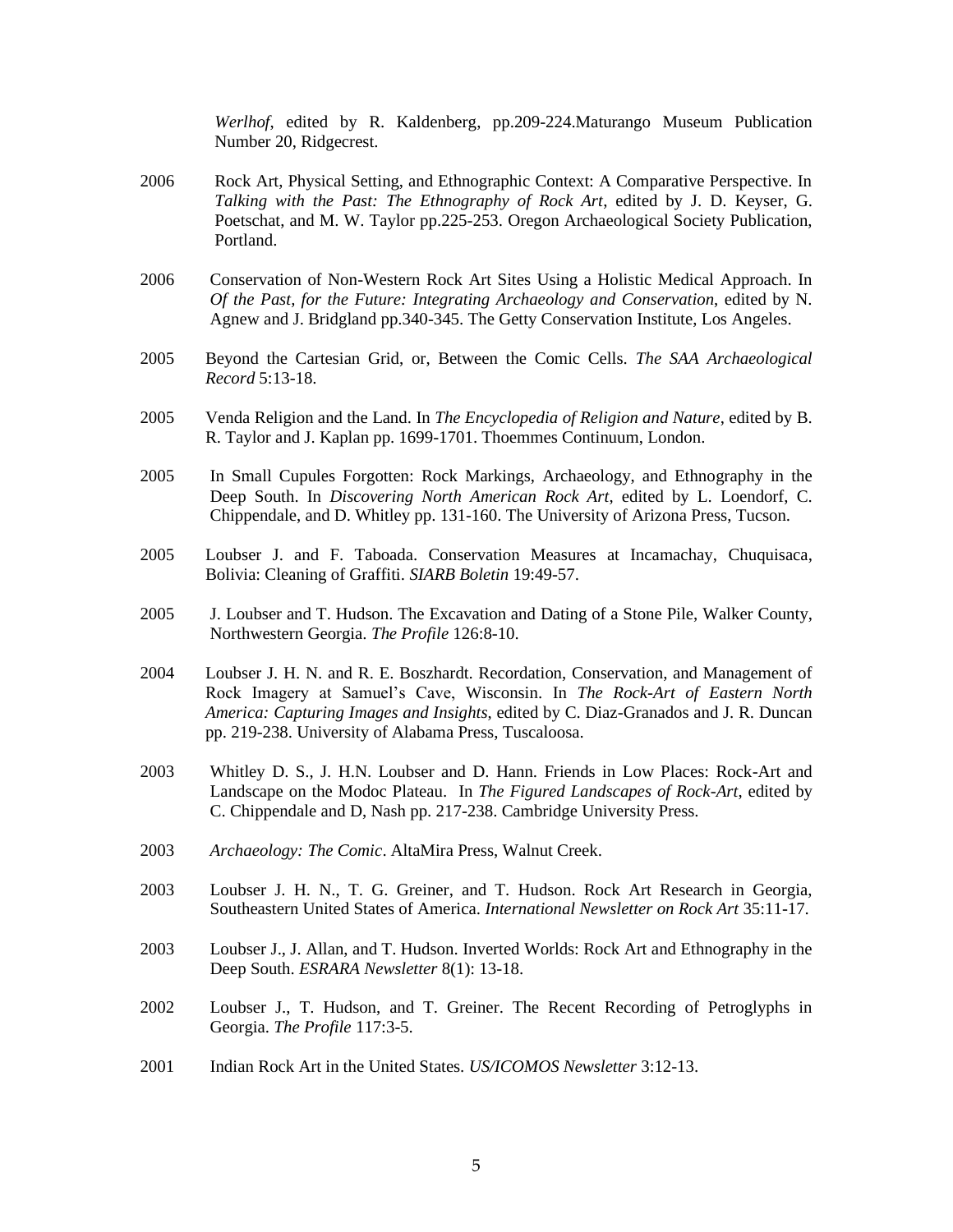- 2001 Management Planning for Conservation. In *Handbook for Rock Art Research*, edited by D. Whitley pp. 80-115. AltaMira Press, New York.
- 2000 Scott S. A., J. D. Keyser, and J. H. N. Loubser. The Hellgate Pictographs: Shamanism and Ritual in West-Central Montana. *Archaeology in Montana* (41) 1:31-52.
- 2000 Ouzman S., and J. H. N. Loubser. Art of the Apocalypse. *Discovering Archaeology* 2(5):38-44.
- 2000 The Dating of Cupules in Georgia. *ESRARA Newsletter* 5 (2): 5-6.
- 2000 Loubser J. H. N., J. D. Keyser, and B. Yazzolino. The Establishment of a Rock-Art Monitoring Program at Two Sites on Miller Island, Columbia River, Oregon, USA. *International Newsletter on Rock Art* 25:11-14.
- 1999 The Tale of Two Sites on the Edge of the South African Desert. *ESRARA Newsletter* 4 (3):12-13.
- 1998 Ndondondwane and the Archaeology of Deeply Buried Deposits conducted under Unusual Conditions. *South African Field Archaeology* 7:111-114.
- 1997 The Use of Harris Diagrams in Recording, Conserving, and Interpreting Rock Paintings. *International Newsletter on Rock Art* 18:14-21.
- 1995 The Tale of Two Sites: Contrasting Site Management Strategies in South Africa and Lesotho. In *Management of Rock Imagery* edited by G. K. Ward and L. A. Ward. pp. 22-25. Occasional AURA Publication No. 9, Melbourne.
- 1994 Loubser J. and P. C. Zietsman. Rock Painting of Postulated Brunsvigia sp. (Amaryllidaceae) at Thaba Bosiu, Western Lesotho. *South African Journal of Science* 90:611-612.
- 1994 The Conservation of Rock Engravings and Rock Paintings: Removals to Museums or Selected Exhibitions in the Field? *South African Journal of Science* 90:454-456.
- 1994 Ndebele Archaeology of the Pietersburg Area. *Navorsinge van die Nasionale Museum*, Bloemfontein 10:61-147.
- 1994 Loubser J. H. N. and G. Laurens. Depictions of Domestic Ungulates and Shields: Hunter-Gatherers and Agro-Pastoralists in the Caledon Valley Area. In *Contested Images*, edited by T. N. Dowson and J. D. Lewis-Williams. pp. 83-118. Witwatersrand University Press, Johannesburg.
- 1993 Review of The Rain and Its Creatures, by H. C. Woodhouse, 1992. *The Digging Stick* 10:8-10.
- 1993 A Guide to the Rock Paintings of Tandjesberg. *Navorsinge van die Nasionale Museum*, Bloemfontein 9:345-384.
- 1993 Ndondondwane: The Significance of Features and Finds from a Ninth Century Site on the Lower Thukela River, Natal. *Natal Museum Journal of Humanities* 5:109-151.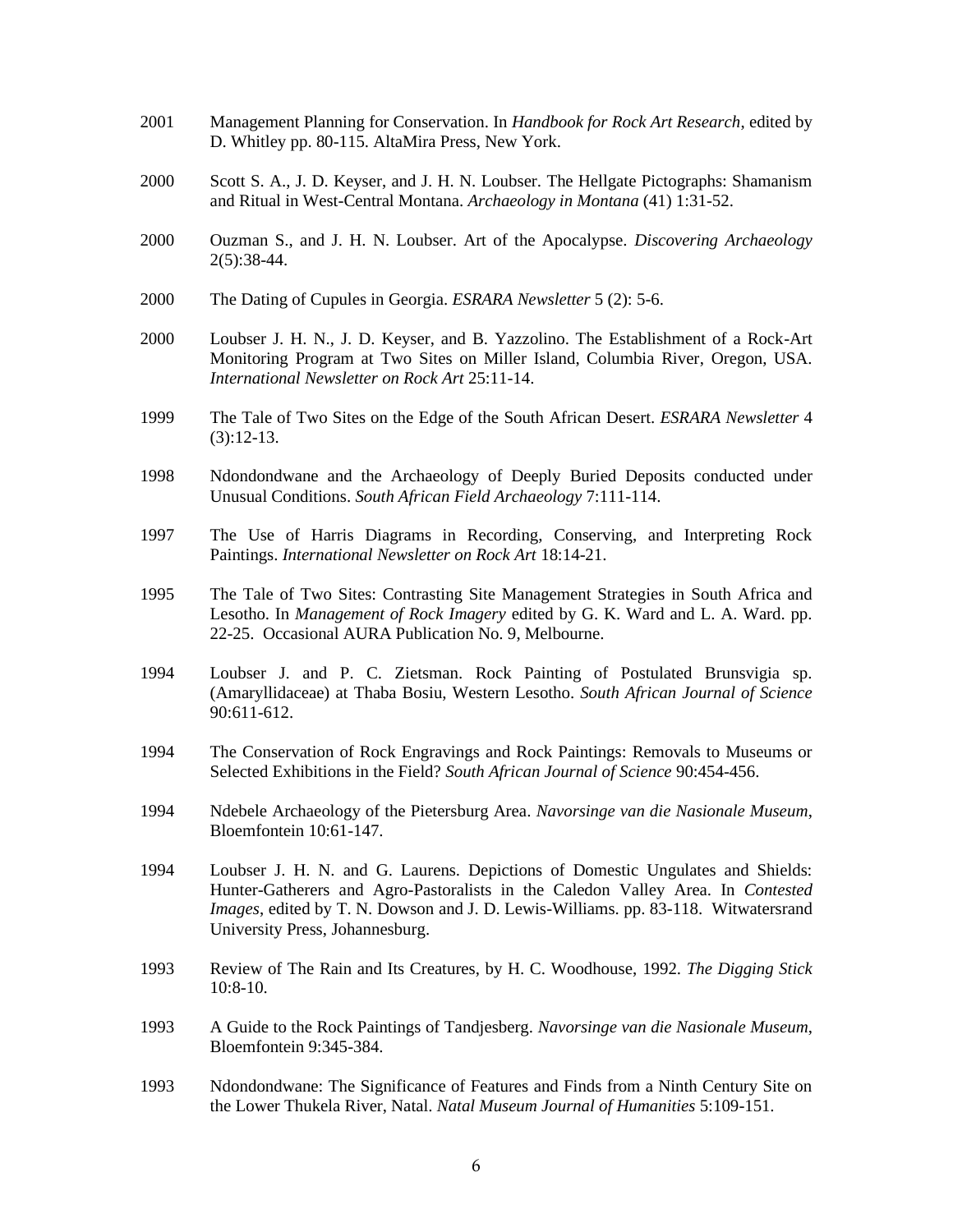- 1993 Bushman Rock Paintings in the Eastern Orange Free State as a Potential Tourist Attraction. *Tourism News* 2:8-11.
- 1993 The Conservation of San Rock Art. *Information Bulletin* 9:5-7.
- 1993 Rock Paintings of Domestic Ungulates in the Caledon River Valley Area of Southern Africa: Understanding the Interaction Between Hunter-Gatherers and Agriculturalists. In *Dating and Spatial Considerations in Rock Art Studies*, edited by P. Faulstich and P.Tacon, pp. 101-110. AURA, Melbourne.
- 1992 The Significance and Conservation of Bushman Rock Paintings. *Cura* 1:3-5.
- 1992 Loubser J. H. N. and J. Brink. Unusual Paintings of Wildebeest and a Zebra-Like Animal from North-Western Lesotho*. Southern African Field Archaeology* 1:103-107.
- 1992 Deacon J. and J. H. N. Loubser. Report on the Fifth Southern African Rock Art Colloquium. *Southern African Field Archaeology* 1:110-112.
- 1992 Materials Used By Bushmen to Make Rock Paintings. *Culna* 42:16-17.
- 1992 Brink J. S., J. J. B. Dreyer, and J. H. N. Loubser. Rescue Excavations at Pramberg, Jacobsdal, South-Western Orange Free State. *Southern African Field Archaeology* 1:54-60.
- 1991 Review of Rock Art and Prehistory, edited by P. Bahn and A. Rosenfield. *Pictogram* 4:12-14.
- 1991 The Ethnoarchaeology of Venda-Speakers in Southern Africa. *Navorsinge van die Nasionale Museum*, Bloemfontein 7:146-464.
- 1991 The Model of Dzata at the National Museum. *Culna* 40:24-25.
- 1991 Conserving Cultural Material, a Neglected Necessity in South African Museums. *Culna* 40:3.
- 1991 Loubser J. H. N. and P. Den Hoed. Recording Rock Paintings: Some Thoughts on Methodology and Technique. *Pictogram* 4:1-5.
- 1991 Peisach M., C. Pineda, L. Jacobson and J. H. N. Loubser. Analytical Study of Pottery from Soutpansberg. *Journal of Radioanalytical and Nuclear Chemistry* 151:229-237.
- 1991 Loubser J. H. N. and B. Verhagen. Radiocarbon Dates Covering the Last Thousand Years in the Soutpansberg Area, Northern Transvaal. *South African Journal of Science* 87:470-472.
- 1991 Jacobson L., J. H. N. Loubser, M. Peisach, C. Pineda and W. Van Der Westhuizen. Pixe Analysis of Pre-European Pottery from the Northern Transvaal and its Relevance to the Distribution of Ceramic Styles, Social Interaction and Change. *South African Archaeological Bulletin* 46:19-24.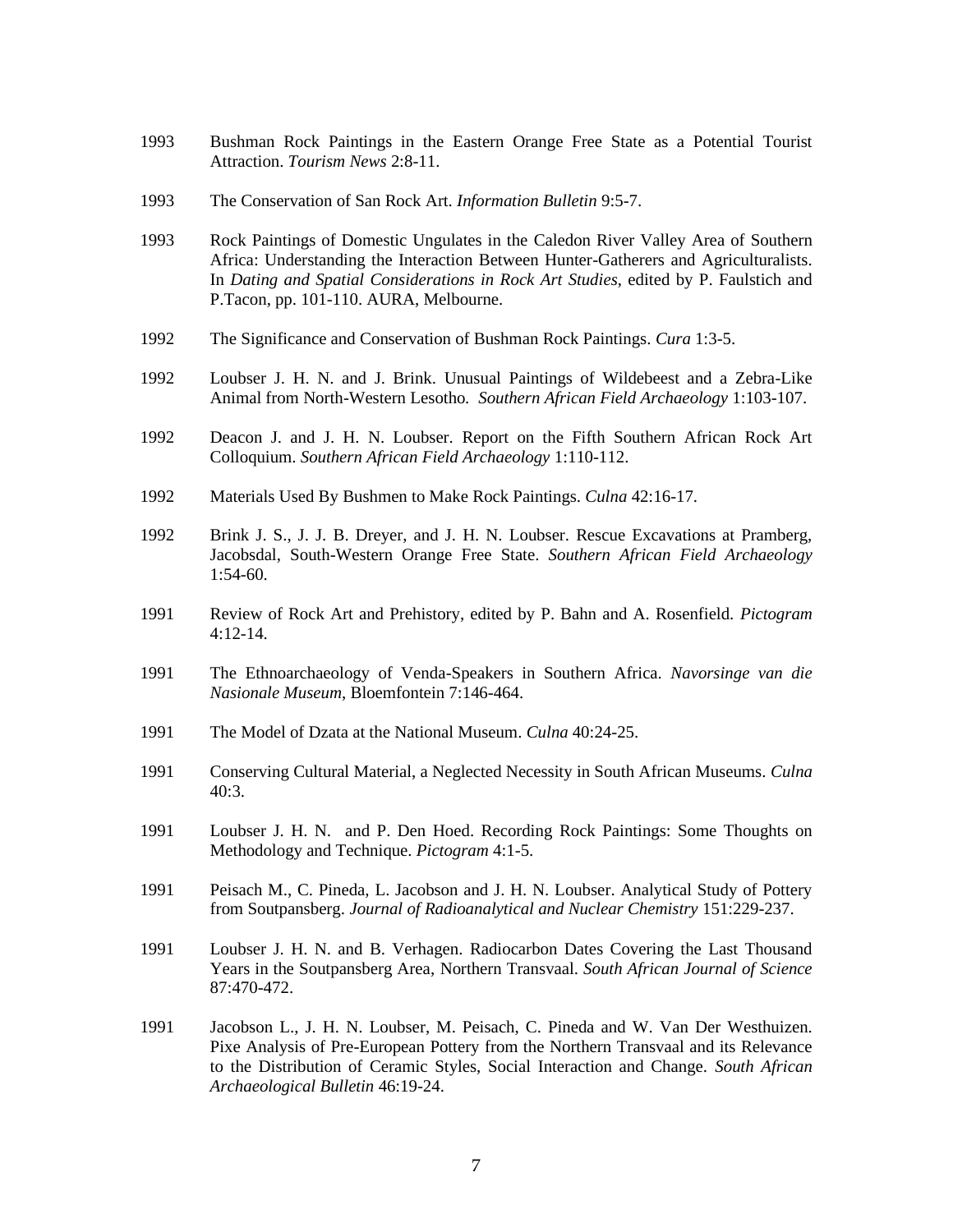- 1991 Loubser J. H. N., S. Loubser and N. R. Lipschitz. Digging for Roots: Material Reminders of Life at Bankfontein Collieries (Breyten), Eastern Transvaal Highveld. *The Digging Stick* 8:2-4.
- 1991 The Conservation of Rock Paintings in Australia and its Applicability to South Africa. *Navorsinge van die Nasionale Museum*, Bloemfontein 7:113-143.
- 1990 Founding of the Transgariep Branch of the South African Archaeological Society. *The Digging Stick* 7:7-10.
- 1990 Oral Traditions, Archaeology and the History of Venda Mitupo. *African Studies* 49:13- 43.
- 1990 Removals an In Situ Conservation: Strategies and Problems in Rock Art Conservation at the National Museum, Bloemfontein. *Pictogram* 3:2-5.
- 1990 Case Hardening, Silica Skins and Some Ethical Considerations in the Conservation of Rock Paintings. *Pictogram* 3:1-2.
- 1990 The Story of Soai: Bushman Painter and Engraver. *Culna* 39:21-25.
- 1990 Venda Pottery and Origins. *Culna* 38:27-28.
- 1990 Loubser J. H. N., J. S. Brink and G. E. Laurens. Paintings of the Extinct Blue Antelope, Hippotragus leucophaeus, in the Eastern Orange Free State. *South African Archaeological Bulletin* 45:106-111.
- 1990 Skeletons in Our Cupboards: Archaeologists and Conservation. *South African Archaeological Bulletin* 45:71-72.
- 1989 The Venda Divining Bowl in the Museum. *Nasionale Museum Nuu*s 36:18-19.
- 1989 Archaeology and Early Venda History. In *Goodwin's Legacy*, edited by J. Deacon 6:54-61. The South African Archaeological Society, Cape Town.
- 1988 The Venda Drums in the Museum. *Nasionale Museum Nuus* 36:18-19.
- 1988 The Venda Boats in the Museum. *Nasionale Museum Nuus* 34:26-27.
- 1988 Early Venda History and the Ben Lavin Game Reserve. In *Guide to Archaeological Sites in the Northern Transvaal*, edited by T. M. Evers, T. N. Huffman and L. Wadley, pp. 60-95. University of the Witwatersrand, Johannesburg.
- 1987 Die Studie van Rotskuns in die Oranje Vrystaat. *Nasionale Museum Nuus* 33:10.
- 1987 Loubser J. H. N.and T. N. Dowson. Tombo-La-Ndou: The Venda Perception of San Rock Art. *South African Archeological Bulletin* 42:51-55.
- 1986 Lewis-Williams J. D. and J. H. N. Loubser. Deceptive Appearances: A Critique of Southern African Rock Art Studies. In *Advances in World Archaeology* 5:253-289.